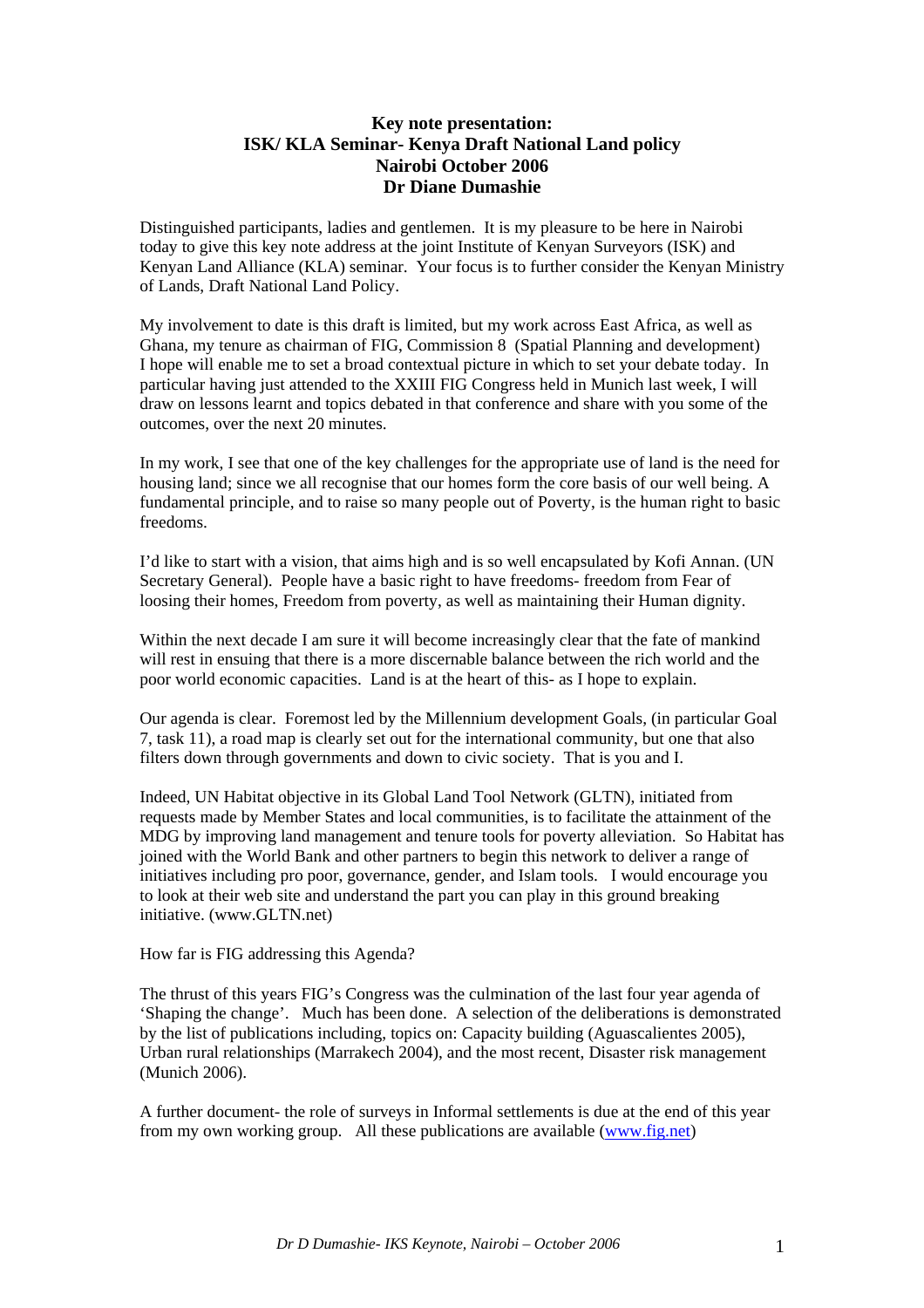

In my thinking, when reviewing the draft document, three broad messages arose in my mind, these I'd like to share with you. First, engage with *People,* it is our dynamic societies that we are tying to organise. Second, appropriate *Political* and civil society frame works, increasingly important in an ever populous world with increasing densities of development. Third, to build capacity and social capital, to provide for the affordable and dignified *Places* to live and work

I'll start with the message to engage with people. Foremost, I do have faith that this document represents momentum that serves as an imperative to keep going. Indeed it is a good start – But, to engage will need forward movement from vision, towards *implementation* 

The process of engagement is dynamic, it demands participation (and ultimately responsibility) by stakeholders, at all levels. But I wonder how many of us take time to question why it is so important. It is after all hard work and on the face of it, costly, but the benefits to be gained through more cooperative decision making and consequent reduction in conflict is in my view a good reason for engagement. There is also another reason and that is that settlements, and the land which these occupy, are places where people live- where they need to reconcile issues of health, education, jobs, and crime prevention. Consequently, if we want to successfully engage, all stakeholders and particularly politicians, we need to widen significantly the scope of our professional understanding of the dynamics within communities. This we have tried to do in my own working group (FIG 8.3, Informal settlements).

But, ladies and gentlemen- we must 'mind the gap'. We have achieved so much, but we have to recognise that there is so much more to do. This gap has got to narrow and then disappearsoon, the time surely must be drawing near where the significant minority living in awful conditions within slums, will ask for and demand equity. At lasts week FIG Congress, Klaus Töpfer, (General Director of the United Nations Environment Programme) highlighted that if we want to maintain world peace, then we must find a means to erode this gap, for it is these people that will have the power to destabilise human kind's world peace.

It is timely to dwell a minute on Informal settlements. These dense development may be the problem, but they represent a market solution to housing needs. The provision of land for housing can be seen in the chart, the economic cycle of: supply of land, demand by people and regulation by local government through appropriate Building codes and planning (COMESA/Dumashie). The need is to engage those people that are representative of the market. I'm pleased to see that community groups are present here today.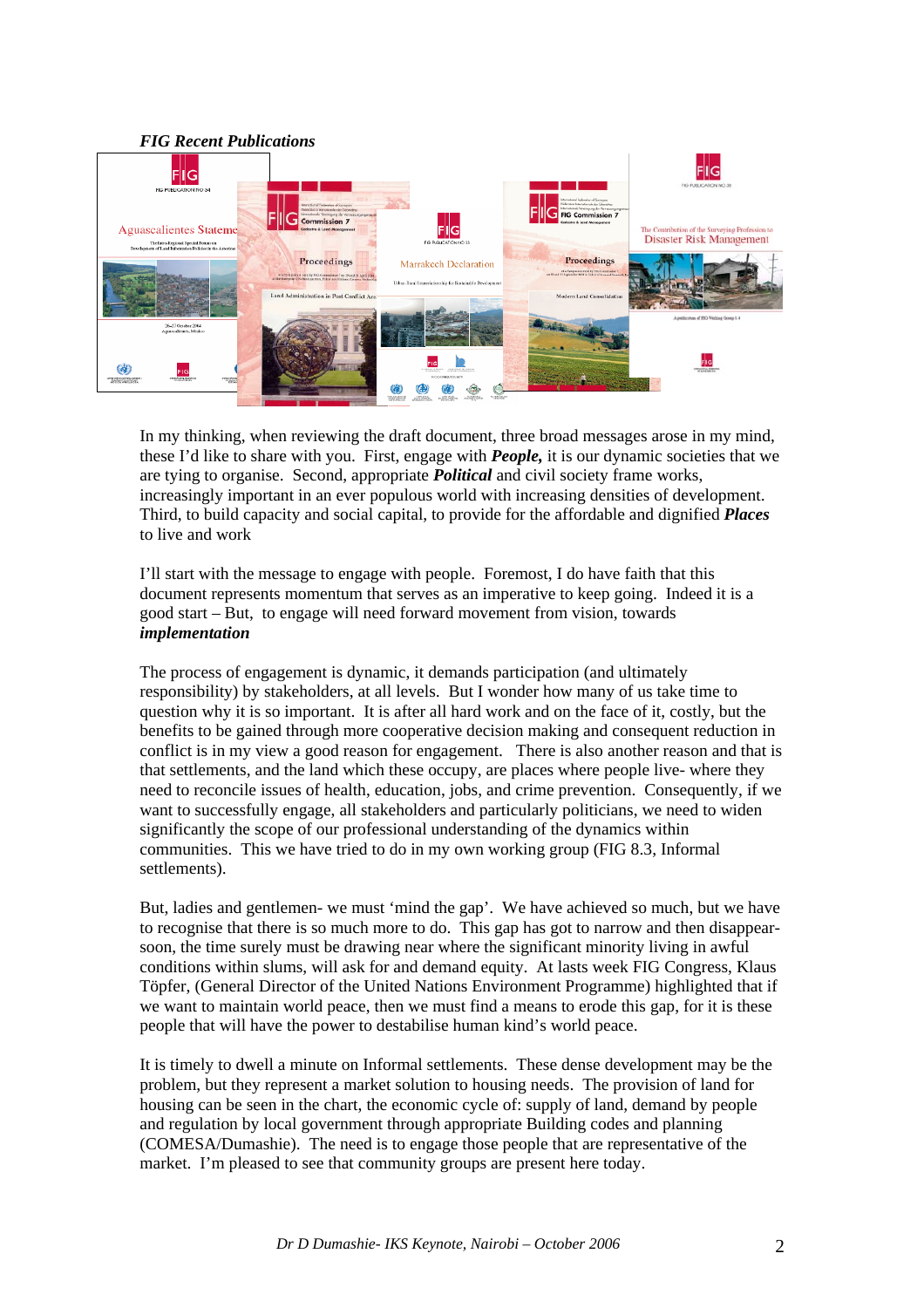## *Economic Cycle of Informal Settlements-*

| Activity                           | Economic cycle |
|------------------------------------|----------------|
| Dual Landownership                 | Supply         |
| Forward land supply                | Supply         |
| <b>Unplanned Settlements</b>       | Demand         |
| Security of Tenure                 | Demand         |
| <b>Infrastructure and Services</b> | Regulate       |
| Building standards and Codes       | Regulate       |

Dr D Dumashie 2005

So at all levels, there is added value in participation, to ensure sustainable places. Of course, the built environment professional (this includes land economists, architects, planners etc), i.e you and your colleagues, have a role to play. This thinking is developed by FIG working group 8.3 (2003-6) which considered WHAT can truly be done to engage and facilitate public participate. The intent is to continue this work in partnership with the international community, and specifically with IKS.

When reading your document, my thoughts dwelt upon the scope of land management, in particular implementing policy goals. This moves me onto Politics and Policy, my next message, which has to be underpinned by a *holistic approach to land administration*.

There are many definitions of land administration, perhaps the most succinct is that used by FAO "in which the rules of land tenure are applied and made operational" the key words here is operational. It is a 'doing' activity not just policy.

Importantly, land administration is multi functional, it is: Holding of rights to land, Control of land use, as well as understanding the Economic aspects of land.

The global land management perspective has been developed by Prof S Enemark, based on his strategic thinking drawn from his research and experience in the field. His model neatly illustrates common elements applicable to programmes across all continents.



Fig 1. Professor S Enemark 2005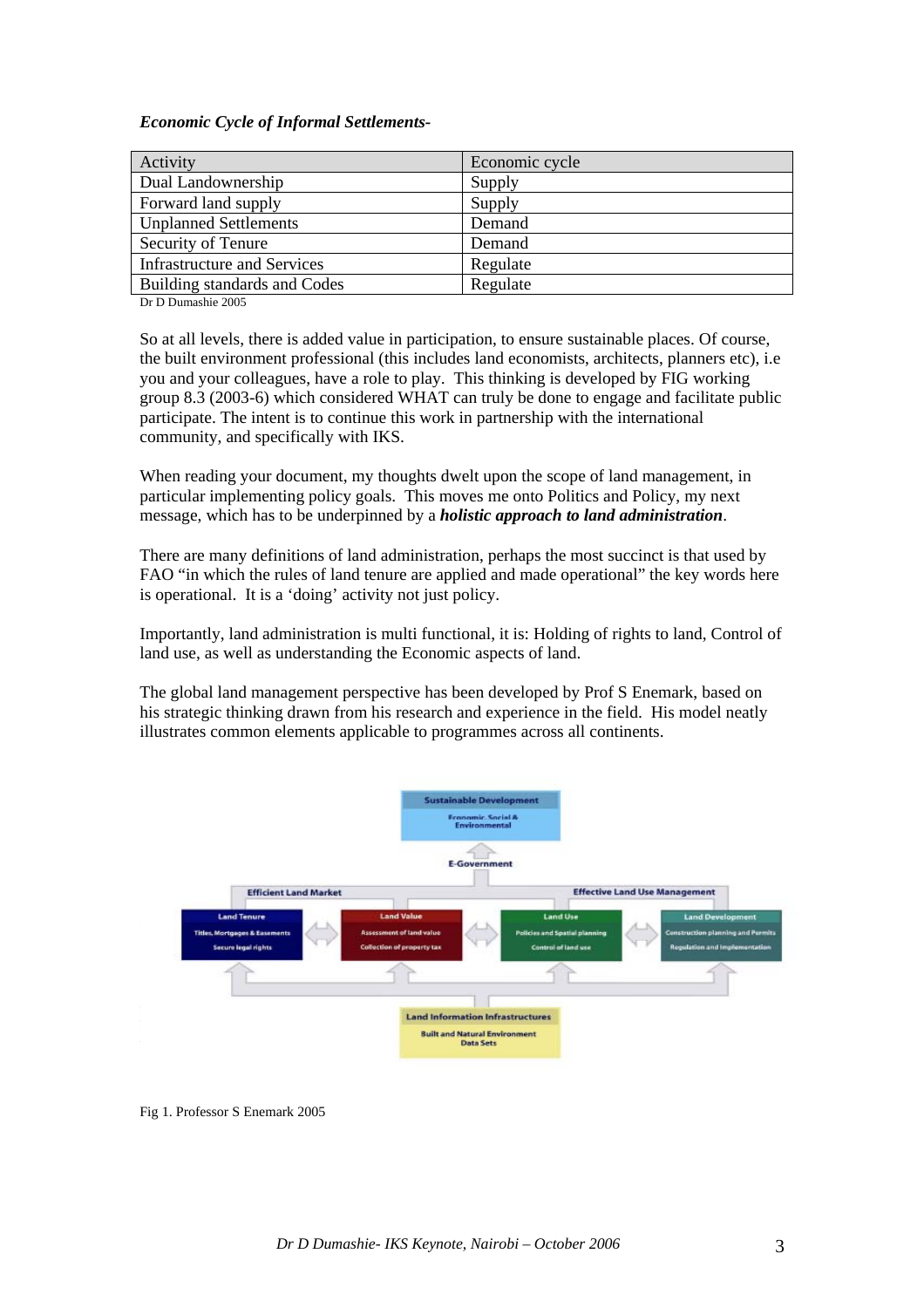This model clearly shows the interrelationships and multi disciplinary nature of the process giving us a clear context in which to conceptualise but crucially to also act. A logical framework for civil and political society, and one that can be applied to your own situation.

The message to our Politicians is that Land administration acts as the background to societyit is so important.. you and your colleagues know the benefits , "*since it is the key to administrating the relationship of people to land"*. We also know that land administration is never an end in itself but operates within a central context of land policy, land management and good governance.

Yes, Ladies and Gentlemen, we have returned to the common denominator- PEOPLE. Thus land policy, leads to 'doing' it leads to an 'activity' of administration and ultimately good governance with strong political leadership

This leads me into my next messages, based in the vehicle of Capacity building.

.

What do I mean by this? The definition is much broader than human resource development it is defined as:

"The ability of individuals and organisations, or organisational units to perform functions effectively, efficiently and sustainably " (UNDP 1998)

So it is a holistic system that envisages individuals, organisations, societies, all interacting in multiple ways and on multiple levels.

Importantly, the need for capacity in land administration programmes is highly influenced by Government's WANTS to administer the land, given voice by the way regulations and organisations are implemented and managed within the country. Thus the imperative is the governance of the day- without their backing programs will not proceed effectively, efficiently or sustainably.

So my message here is twofold. First, the capacity of institutional frameworks, and, second the capacity of individual's development.

This does not imply there is no capacity in existence, we must consider here retraining and strengthening of the existing capacities of people and organisations. Implicitly, this has been alluded to in within this report.

I've highlighted that capacity is at several levels, these have been helpfully summarised by Enemark and Williamson (2004), and include:

- Societal level looking at policies, regulations and frameworks,
- Organisational level looking at stakeholders, including business approaches, institutional infrastructure, IT and professional institutions such as your own surveying institute, ISK, and
- Individual level education and training programmes and courses to meet the individuals gaps.

To reiterate, it is important to note that it is interaction not only between each other, but also internal and external to the organisations. This is what I mean by social capital.

Arguable, some donor projects have a narrow focus with an approach that develops capacity that manages the process *within* the system, but not in a *wider* land administration infrastructure. This report proposes intuitional and organisational development, by establishing tiers. To go forward I urge you to look to the wider land administration infrastructure ensuing that your land policy encompasses these broader issues.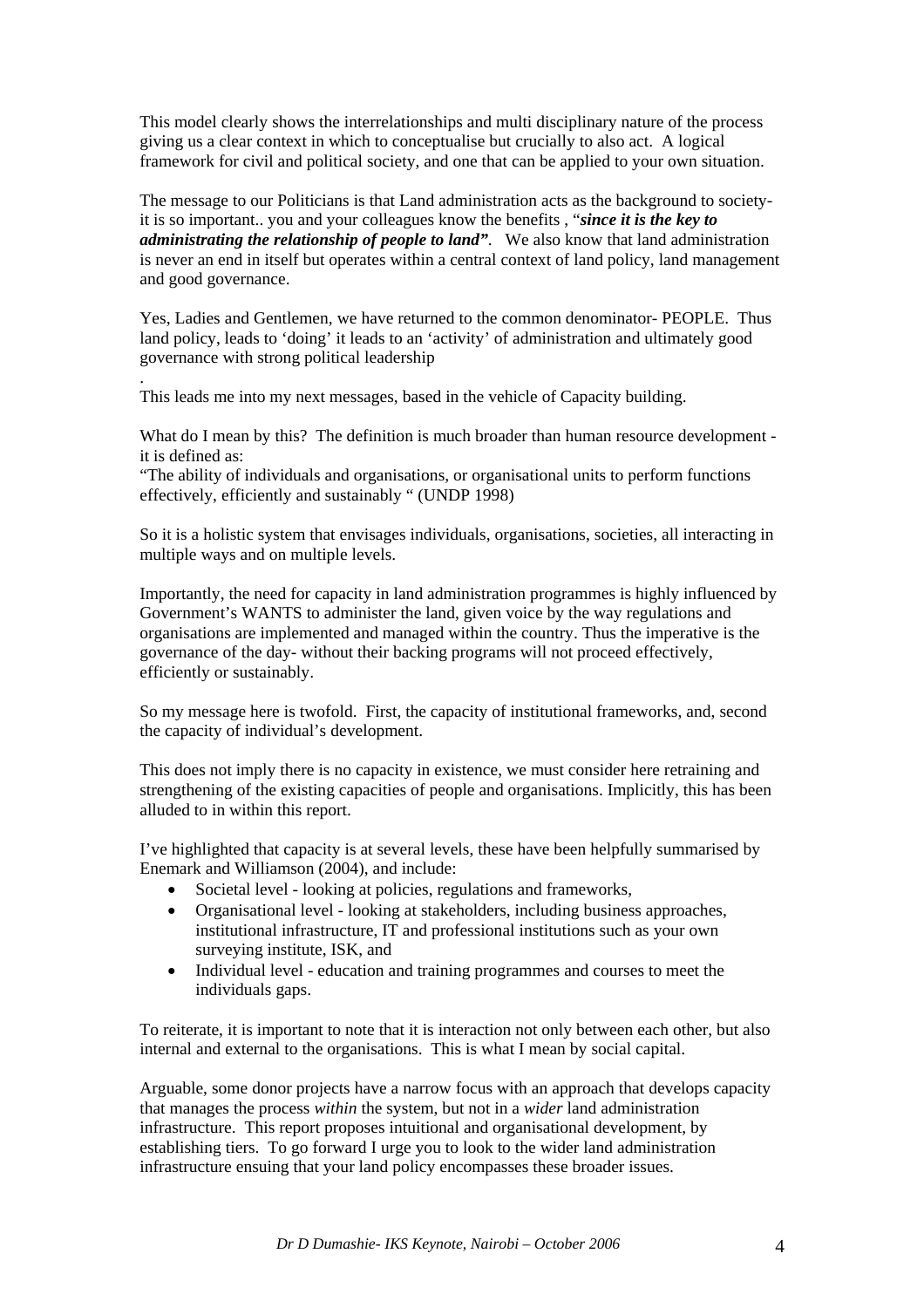To achieve this, stable remits for the organisation are required, and these remits should be enshrined in appropriate legislation or regulation. There needs to be appropriate mechanisms for dealing with organisational shortcomings when it is subsequently found that their ability to fulfil their remits is constrained. So we need to contemplate an evolving process and flexibility needs to be built into organisational structures.

To develop this further, my immediate thoughts on your key components of your strategy include:

- Ensuring that a country's organisations are sufficiently robust to develop- this will underpin activity,
- Extending dialogue and delivery into the Public and Private arenas- all have their part to play. So,
- Including Professional Associations, community organisation, NGO's, as well as government agencies and not forgetting the people who actually need to occupy the land.
- Professional capacity means continuing development of individuals. For example work in Swaziland (I Greenway) showed key lessons to be learnt in this regard. including the importance of both manager *confidence* as well as manager *competence*  as crucial factors to success,
- Further, a clear progressive vehicle from vision, to aims, to objectives, is also essential to achieve programme success.

The road ahead will have to be facilitated by built environment Professionals, that is you and your colleagues. I will not dwell too long here is, excepting to say that the whole range of professionals have to develop their capacity for what I've termed the E factors:

- Energised Leadership
- Effective Policies and Organisations
- Ethical Cultures and Values
- Equitable Models for Cooperation
- Expert Knowledge to Share and Influence

As you yourselves realise, delivery will rest upon the capacity of our Leaders and the mangers delegated to implement the task, but also ultimately on the organisations in which are structured for the purpose. The new FIG's leadership, is proposing a new Task Force drawn from its International base and strategic partners, to begin now. This is indeed very good news.

This eminent group proposes to develop guidelines and support mechanisms for countries and organisations attempting to develop the necessary capabilities and capacity. How will it achieve this? Well because of FIG's international standing, it has a range of relationships that can assist in leveraging necessary resources that in turn will promote first dialogue then outputs.

I would like to now turn to the road ahead. Above all, you and your deliberations are part of a Process.

This must consider where we are now. I can clearly read that this document is a good start, it is a situational assessment, it clearly states the vision, and even implies how to get to the goals.

But, what about staying there?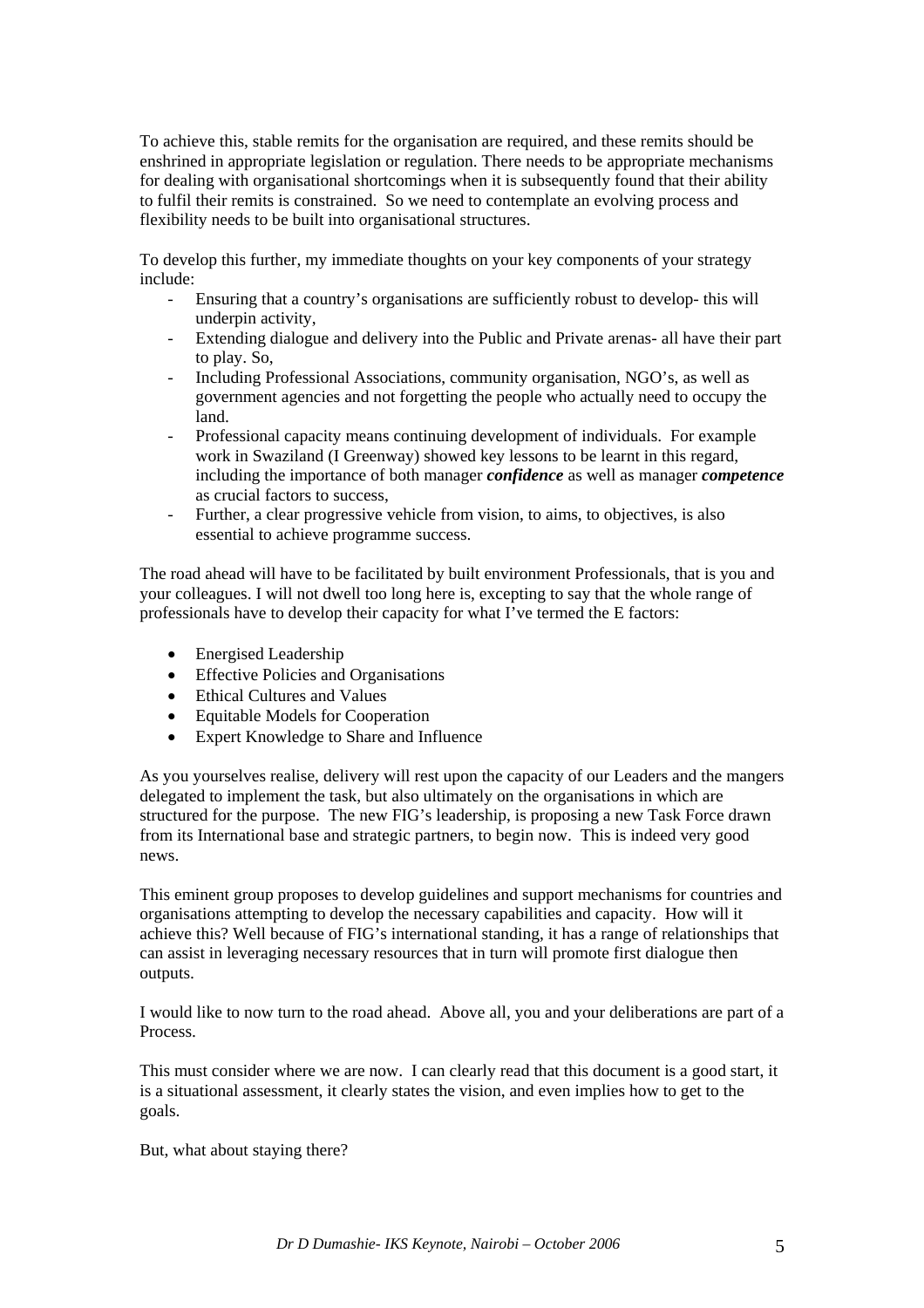Has the Report truly considered 'How' you are going to stay where you want to be? This will be the true test of sustainability and will be the legacy of the policy. There has to be a continuum of thought and action, embodied in a holistic approach

What about the agenda for action? Here are some further action points for your consideration.

- Funding long term commitment, is 3 years truly enough?
- Information knowledge- we are in an information revolution. Now more than ever, one needs to be discerning in selecting the right information and technology at the right level. This may mean not having the best, if the circumstance do not require it, the use must be 'fit for purpose'; it is inappropriate to have a Rolls Royce information tool for every task ahead.
- Land administration reduce bureaucracy, and increase transparency and accessibility, again this is alluded to in the draft document, but this must truly be work on.
- Institutional framework and capacity  $-$  It is excellent that the need for a coordination unit (and presumably project manager team) has been identified, but do seek to structure it as a non political team. Easier said than done, I know. But this policy is for the long term- it has to survive the politics of today

Ultimately, the local government of the day will be remembered for what they haven't delivered, often the stark reality of the lack of provision in settlements (informal or otherwise) of the infrastructure to deliver clean domestic water, and of removing waste and surface water from People's homes. Indeed this picture says it all.



Photo, Joshua Kaiganaine